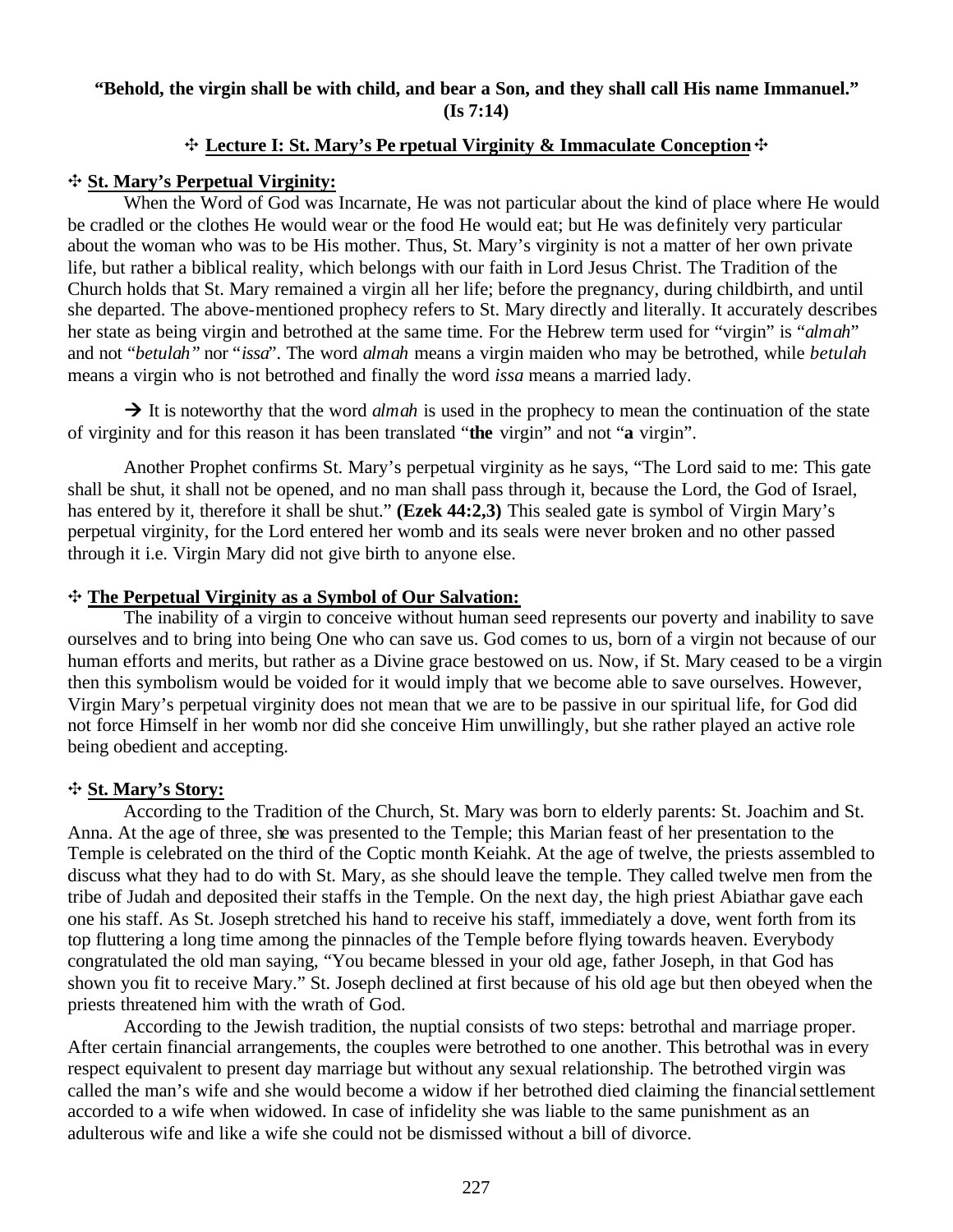If the betrothed woman had not been previously married, she usually waited a year before the second step, the marriage proper, was undertaken. Now we can understand why Virgin Mary was called St. Joseph's wife **(Mt 1:20)** even though they were only betrothed and not married.

 $\rightarrow$  Someone might ask if there was an agreement between Virgin Mary and St. Joseph to live in virginity even after the second step of marriage was taken. St. Augustine confirms this in his comments on St. Mary's question to the Angel, "How can this be, since I do not know a man?" **(Lk 1:34)** saying: 'Surely she would not say that unless she had previously vowed her virginity to God and intended to keep it.'

## E **Objections & Refutations:**

Protestants oppose the idea of the perpetual virginity of St. Mary. They use the same argument of a heretic who lived in the fourth century called Helvidius. St. Jerome refuted his claims and defended the doctrine of the perpetual virginity of St. Mary. In what follows, we shall, by the grace of God, present Helvidius' objections and their refutation.

 $\rightarrow$  **Objection # 1:** Lord Jesus was called "her firstborn Son" **(Mt 1:25; Lk 2:7)** therefore; she must have had other children.

**Refutation:** It is the custom of Holy Scripture to designate with the title "firstborn" not the one who subsequently has brothers or sisters, but the one who is born first:

• "Consecrate to Me all the firstborn, whatever opens the womb among the children of Israel, both of man and beast; it is Mine." **(Ex 13:2)**

Therefore, Our Lord was brought to Jerusalem forty days after His birth according to the Law. Thus every only child is a firstborn but not every firstborn is an only child.

 $\rightarrow$  **Objection # 2:** It is written that St. Joseph "did not know her till she had brought forth her firstborn" **(Mt 1:25)** this must imply that he knew her after the Lord's birth.

**Refutation:** The word 'till or until' by no means necessarily implies that St. Joseph knew her after the birth of Lord Jesus Christ. For the word 'till' does not in any way imply the opposite of what is mentioned before it; this word in Holy Scriptures means eternally. For example:

• "The Lord said to my Lord. Sit at my right hand till I make Your enemies Your footstool" **(Ps 110:1)** Could it be that this means that our Saviour Lord Jesus Christ won't sit at the right hand of the Father and reign with Him unto the ages of ages? We well know that "of His Kingdom there shall be no end" **(Lk 1:33)**

• "Then he sent out a raven, which kept going to and fro until the waters had dried up …" **(Gen 8:7)**  Does this mean that the raven returned at one point to the ark? But we know that the raven never returned.

• "Michal the daughter of Saul had no children to [till / until] the day of her death." **(2 Sam 6:23)** Does this mean that she gave birth to children after her death, since it says "*unto* her death"?

• "I am with you always, even to [unto] the end of the age." **(Mt 28:20)**

Does this mean that the Lord will depart from us at the end of the world?

Therefore, in Holy Scriptures, the word "till / until / unto" conveys the meaning of eternity. Thus, the Lord will be eternally with His apostles and those who have kept His commandments, and He will always be on the right hand of the Father sharing His Eternal Reign. Thus, the raven will never return to the ark, and Michal, after her death, will never acquire children. And in this way exactly, the just and God-fearing Joseph never knew she that was a virgin – a virgin before the Divine Birth, during the Divine Pregnancy, and after the Divine Birth – the most holy and most pure Virgin Mary.

 $\rightarrow$  **Objection # 3:** It is written, "Mary was betrothed to Joseph, before they came together, she was found with child of the Holy Spirit." **(Mt 1:18)** thus they must have come together afterwards.

**Refutation:** The purpose of the Holy Gospel is to highlight the fact of the Virginal Birth of Lord Jesus Christ and this is why St. Matthew underscores the fact that Virgin Mary conceived without human seed but in no way this implies that St. Mary and St. Joseph came together after the birth of the Lord.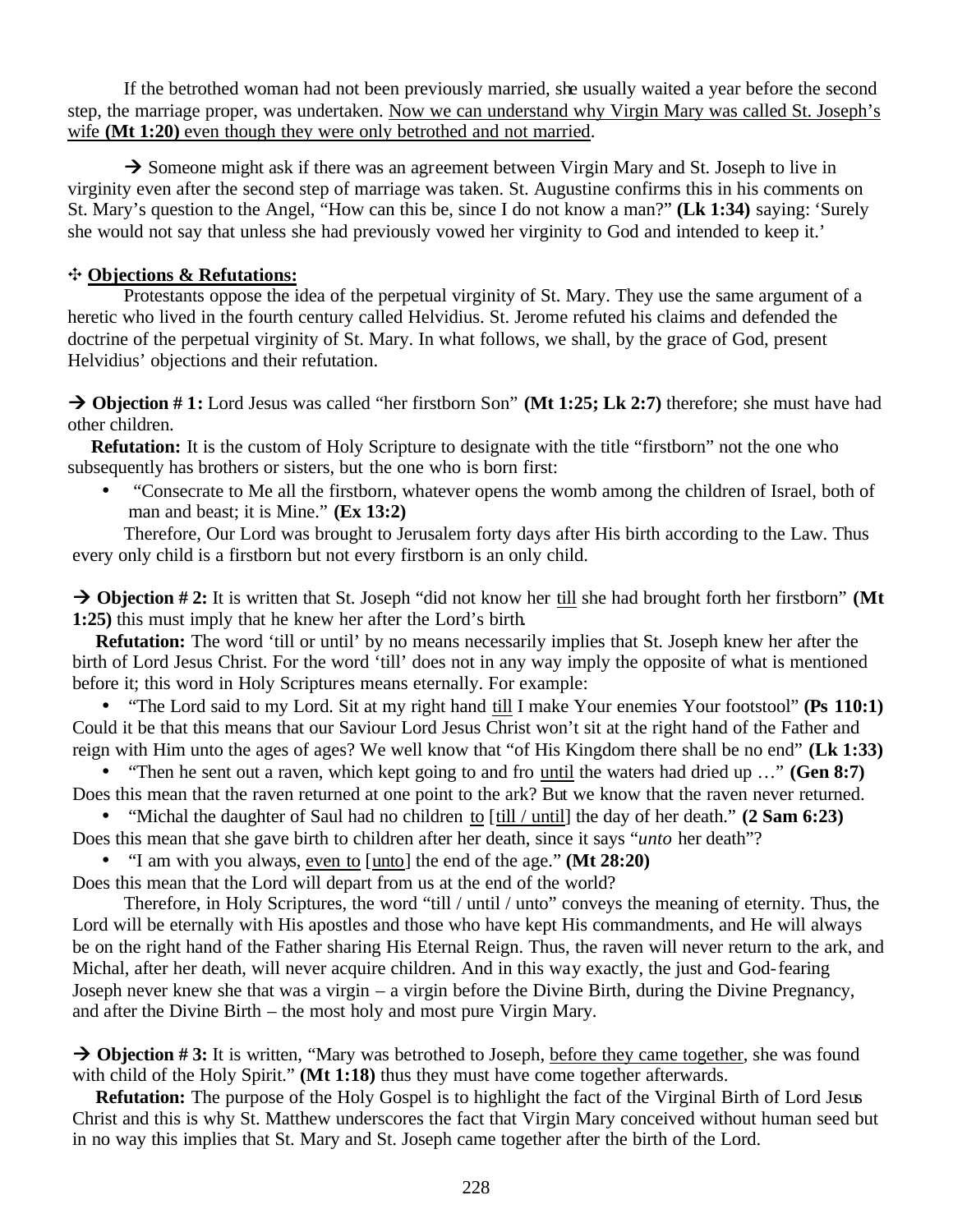$\rightarrow$  Objection # 4: Many verses mention "the brothers" of the Lord **(Mt 12:46; 13:54-56; Mk 6:1-3; Jn 2:12; Acts 1:14; Gal 1:18,19)** Who are these brothers?

 **Refutation:** The term "brothers" is used in Holy Scripture for:

- a) Blood brotherhood
- b) Common nationality  $\rightarrow$  "Even His brothers did not believe in Him." (**Jn 7:5**)
- c) Close relatives
- d) Friendship

In the case of the Lord's brothers, the third meaning applies. For example Lot was called Abraham's brother even though he was his nephew **(Gen 11:31; 14:14) -** Boaz spoke of his relative Elimelech as his "brother" **(Ruth 4:3)** – Joab called Amasa, his first cousin **(2 Sam 17:25),** "brother" **(2 Sam 20:9).** Thus according to St. Jerome, the brothers of the Lord were the sons of St. Mary the wife of Alphaeus, Virgin Mary's sister. **(Jn 19:25)** 

There is, however, a second view for the meaning of the word "brothers" of the Lord. This view states that these "brothers" are sons of St. Joseph from a previous marriage. Some Coptic, Syrian and Greek documents followed the same idea. Nevertheless, some theologians, including H.H. Pope Shenouda III, reject this view for the following reasons:

- 1. If these brothers of Lord Jesus Christ were in fact older than Him, having been born of an earlier marriage of St. Joseph, then why are they not mentioned in the Lord's Infancy narrative, especially the escape to Egypt?
- 2. The impression left by the Holy Gospel of St. Luke concerning the story of Lord Jesus Christ in the Temple **(Lk 2:41-52)** is that even twelve years after the Lord's Birth, the Holy Family consisted of three persons only.
- 3. St. Matthew refers to Lord Jesus Christ as the heir of St. Joseph, the son of David, but if He had other older brothers (sons of St. Joseph) then Lord Jesus would not have been his heir.
- 4. If Lord Jesus Christ had older brothers, He would have left His mother in their home and would not have trusted her to St. John.
- 5. How could it be that these "brothers" are from St. Joseph's former wife who died when it is mentioned that Mary the mother of James and Joses was present during the crucifixion and burial of the Lord **(Mk 15:47)?**

# **Q: Why do we call St. Mary "ever-virgin" when Lord Jesus Himself calls her "woman", which means that she was married and not a virgin?**

**A:** First of all, we need to point out that the word "woman" used by Lord Jesus Christ is noted by Liddle & Scott (Abridged Edition, p. 147) as being, 'a term of respect, mistress, lady ...' This is very obvious when our Lord, on the cross, addresses Virgin Mary saying, "Woman, behold your son." **(Jn 19:12)** for even while suffering He did not forget to care for her and when He called her "woman" in no way did He say it as a sign of disrespect, but only in the sense of gender. That is exactly how the angels spoke to St. Mary Magdalene at the tomb, "Woman, why are you weeping?" **(Jn 20:13) –** Secondly, when God created Eve from the side of Adam, and led her to him and he named her woman, was Eve thus married just because Adam called her woman? Likewise, wasn't Eve a virgin? Thus, Eve was created virgin by God, and God along with Adam, called this virgin "woman" for she had a female, and not a male, nature, showing thus the feminine gender. In no way is it understood that God and Adam called her who was received from the side of Adam (and was still a virgin) a woman with the meaning of married woman. Therefore, Holy Scripture does not call the Mother of God woman and thereby mean married woman, as some Protestants believe, but with the word woman reveals only the female gender of the Ever-Virgin Mary, while simultaneously, in a hidden or concealed manner, saying that she is "the woman" **(Gen 3:15)** whose seed (Lord Jesus Christ) will bruise the head of the serpent and through her shall come the salvation of mankind. (Adapted from '*The Truth of our Faith*' by Elder Cleopa of Romania)